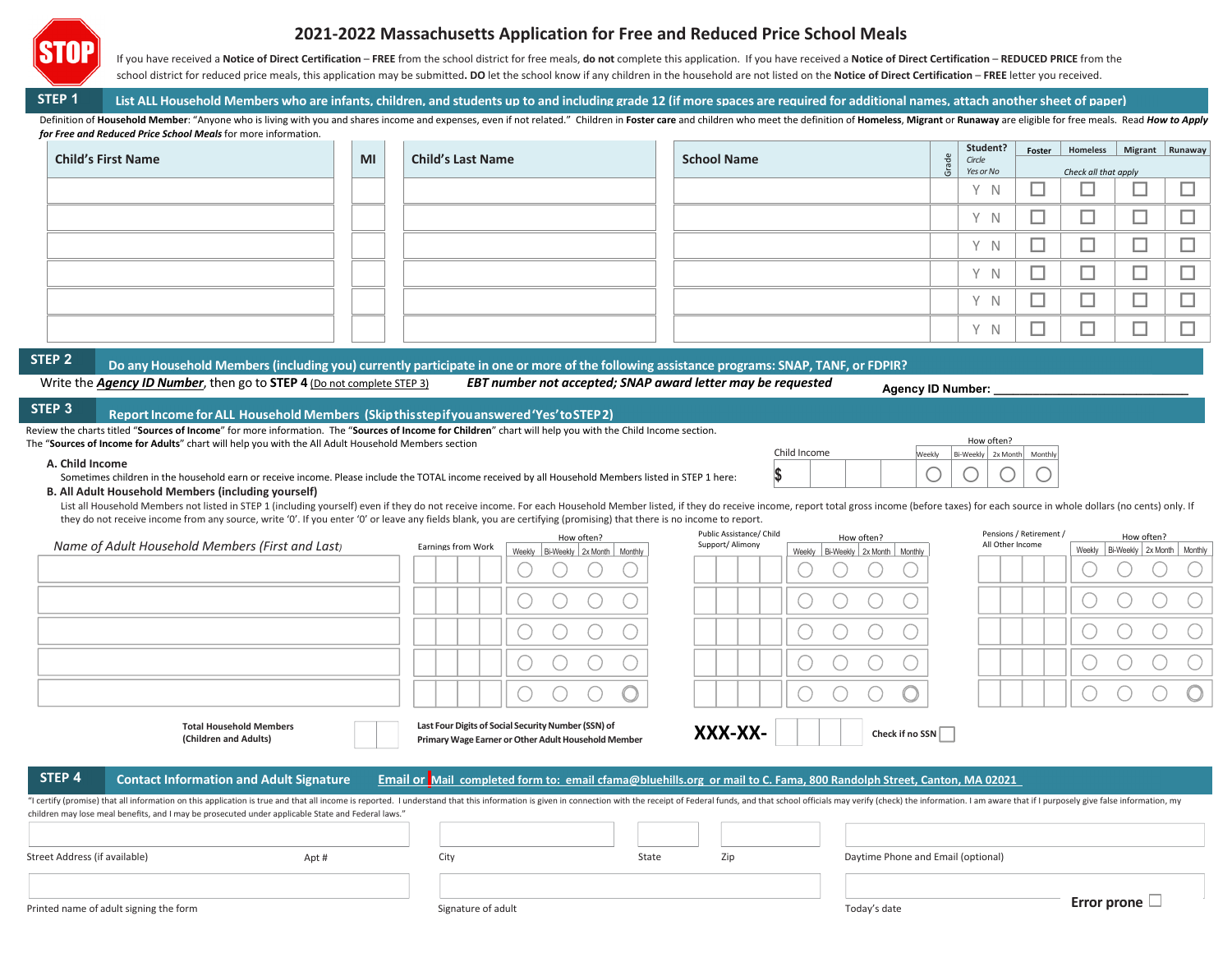### **INSTRUCTIONSSources**

## **of Income**

|                                                                                                                                                                       | Sources of Income                |                                                                                                                                                                                                                                                                                                                                                    |                                                                                     |                                                                                                                                                                                                                                                                                                         |                                                                                                         |                                                                                                                                      |                                                                                                                                             |
|-----------------------------------------------------------------------------------------------------------------------------------------------------------------------|----------------------------------|----------------------------------------------------------------------------------------------------------------------------------------------------------------------------------------------------------------------------------------------------------------------------------------------------------------------------------------------------|-------------------------------------------------------------------------------------|---------------------------------------------------------------------------------------------------------------------------------------------------------------------------------------------------------------------------------------------------------------------------------------------------------|---------------------------------------------------------------------------------------------------------|--------------------------------------------------------------------------------------------------------------------------------------|---------------------------------------------------------------------------------------------------------------------------------------------|
| Sources of Income for Children                                                                                                                                        |                                  |                                                                                                                                                                                                                                                                                                                                                    | Sources of Income for Adults                                                        |                                                                                                                                                                                                                                                                                                         |                                                                                                         |                                                                                                                                      |                                                                                                                                             |
| <b>Sources of Child Income</b>                                                                                                                                        |                                  | Example(s)                                                                                                                                                                                                                                                                                                                                         |                                                                                     | <b>Earnings from Work</b><br>Salary, wages, cash bonuses                                                                                                                                                                                                                                                |                                                                                                         | Public Assistance / Alimony /<br><b>Child Support</b>                                                                                | Pensions / Retirement / All Other<br>Income                                                                                                 |
| Earnings from work<br>Social Security<br>- Disability Payments<br>- Survivor's Benefits<br>-Income from person outside the household<br>-Income from any other source |                                  | - A child has a regular full or part-time job where they<br>earn a salary or wages<br>- A child is blind or disabled and receives Social Security benefits<br>- A Parent is disabled, retired, or deceased, and their child<br>receives Social Security benefits<br>- A friend or extended family member regularly gives<br>a child spending money |                                                                                     |                                                                                                                                                                                                                                                                                                         |                                                                                                         | - Unemployment benefits                                                                                                              | - Social Security (including railroad                                                                                                       |
|                                                                                                                                                                       |                                  |                                                                                                                                                                                                                                                                                                                                                    |                                                                                     | - Net income from self-                                                                                                                                                                                                                                                                                 | employment (farm or business)<br>If you are in the U.S. Military:<br>Basic pay and cash bonuses (do NOT | Worker's compensation<br>Supplemental Security Income (SSI)<br>Cash assistance from State or local<br>government<br>Alimony payments | retirement and black lung benefits)<br>Private pensions or disability<br>benefits<br>- Regular income from trusts or estates<br>- Annuities |
|                                                                                                                                                                       |                                  |                                                                                                                                                                                                                                                                                                                                                    |                                                                                     | include combat pay, FSSA, or privatized<br>housing allowances)<br>Allowancesfor off-base housing, food<br>andclothing                                                                                                                                                                                   |                                                                                                         | Child support payments<br>Veteran's benefits<br>Strike benefits                                                                      | • Investment income<br>- Earned interest<br>- Rental income                                                                                 |
|                                                                                                                                                                       |                                  |                                                                                                                                                                                                                                                                                                                                                    | - A child receives regular income from a private<br>pension fund, annuity, or trust |                                                                                                                                                                                                                                                                                                         |                                                                                                         |                                                                                                                                      | - Regular cash payments from outside<br>household                                                                                           |
| <b>Ethnicity (check one):</b>                                                                                                                                         | Race (check one or more):        |                                                                                                                                                                                                                                                                                                                                                    |                                                                                     |                                                                                                                                                                                                                                                                                                         |                                                                                                         |                                                                                                                                      |                                                                                                                                             |
| $\Box$ Hispanic or Latino                                                                                                                                             |                                  | $\Box$ American Indian or Alaskan Native                                                                                                                                                                                                                                                                                                           | $\Box$ Native Hawaiian or Other Pacific Islander                                    | We are required to ask for information about your children's race and ethnicity. This information is<br>important and helps to make sure we are fully serving our community. Responding to this section is<br>optional and does not affect your children's eligibility for free or reduced price meals. |                                                                                                         |                                                                                                                                      |                                                                                                                                             |
| $\Box$ Not Hispanic or Latino                                                                                                                                         | $\Box$ Asian                     |                                                                                                                                                                                                                                                                                                                                                    | $\Box$ White                                                                        |                                                                                                                                                                                                                                                                                                         |                                                                                                         |                                                                                                                                      |                                                                                                                                             |
|                                                                                                                                                                       | $\Box$ Black or African American |                                                                                                                                                                                                                                                                                                                                                    |                                                                                     |                                                                                                                                                                                                                                                                                                         |                                                                                                         |                                                                                                                                      |                                                                                                                                             |

**OPTIONAL**

**Children's Racial and Ethnic Identities**

The **Richard B. Russell National School Lunch Act** requires the information on this application. You do not have to give the information, but if you do not, we cannot approve your child for free or reduced price meals. You must include the last four digits of the social security number of the adult household member who signs the application. The last four digits of the social security number is not required when you apply on behalf of <sup>a</sup> foster child or you list <sup>a</sup> Supplemental Nutrition Assistance Program (SNAP), Temporary Assistance for Needy Families (TANF) Program or Food Distribution Program on Indian Reservations (FDPIR) case number or other FDPIR identifier for your child or when you indicate that the adult household member signing the application does not have <sup>a</sup> social security number. We will use your information to determine if your child is eligible for free or reduced price meals, and for administration and enforcement of the lunch and breakfast programs. We MAY share your eligibility information with education, health, and nutrition programs to help them evaluate, fund, or determine benefits for their programs, auditors for program reviews, and law enforcement officials to help them look into violations of program rules.

In accordance with Federal civil rights law and U.S. Department of Agriculture (USDA) civil rights regulations and policies, the USDA, its Agencies, offices, and employees, and institutions participating in or administering USDA programs are prohibited from discriminating based on race, color, national origin, sex, religious creed, disability, age, political beliefs, or reprisal or retaliation for prior civil rights activity in any program or activity conducted or funded by USDA.

Persons with disabilities who require alternative means of communication for program information (e.g. Braille, large print, audiotape, American Sign Language, etc.), should contact the Agency (State or local) where they applied for benefits. Individuals who are deaf, hard of hearing or have speech disabilities may contact USDA through the Federal Relay Service at (800) 877‐8339. Additionally, program information may be made available in languages other than English.

To file <sup>a</sup> program complaint of discrimination, complete the USDA Program Discrimination Complaint Form, (AD‐3027)found online at: http://www.ascr.usda.gov/complaint\_filing\_cust.html, and at any USDA office, or write a letter addressed to USDA and provide in the letter all of the information requested in the form. To request <sup>a</sup> copy of the complaint form, call (866) 632‐9992. Submit your completed form or letter to USDA by:

mail: U.S. Department of Agriculture

Office of the Assistant Secretary for Civil Rights 1400 Independence Avenue, SW Washington, D.C. 20250‐9410

- fax:(202) 690‐7442; or
- email:program.intake@usda.gov.

This institution is an equal opportunity provider.

| <b>For School Use Only</b>                                                                                                    |                                                                                           |                                        |      |                                           |                                |  |  |  |  |
|-------------------------------------------------------------------------------------------------------------------------------|-------------------------------------------------------------------------------------------|----------------------------------------|------|-------------------------------------------|--------------------------------|--|--|--|--|
| 2021-2022 Massachusetts Application for Free and Reduced Price School Meals                                                   |                                                                                           |                                        |      |                                           |                                |  |  |  |  |
| <b>Total Income</b><br><b>Household Size</b>                                                                                  | <b>Annual Income Conversion:</b><br>Weekly<br>$\times 52$<br>$\times 26$<br>Every 2 Weeks |                                        |      | Eligibility:<br>Denied<br>Free<br>Reduced | <b>Categorical Eligibility</b> |  |  |  |  |
| Only annualize income if there are multiple pay frequencies<br>How often?<br>Weekly   Bi-Weekly   2x Month   Month   Annually | Twice A Month<br>$\times 24$<br>Monthly<br>$\times$ 12                                    |                                        |      |                                           |                                |  |  |  |  |
| <b>Determining Official's Signature</b>                                                                                       | Date                                                                                      | <b>Confirming Official's Signature</b> | Date | Verifying Official's Signature            | Date                           |  |  |  |  |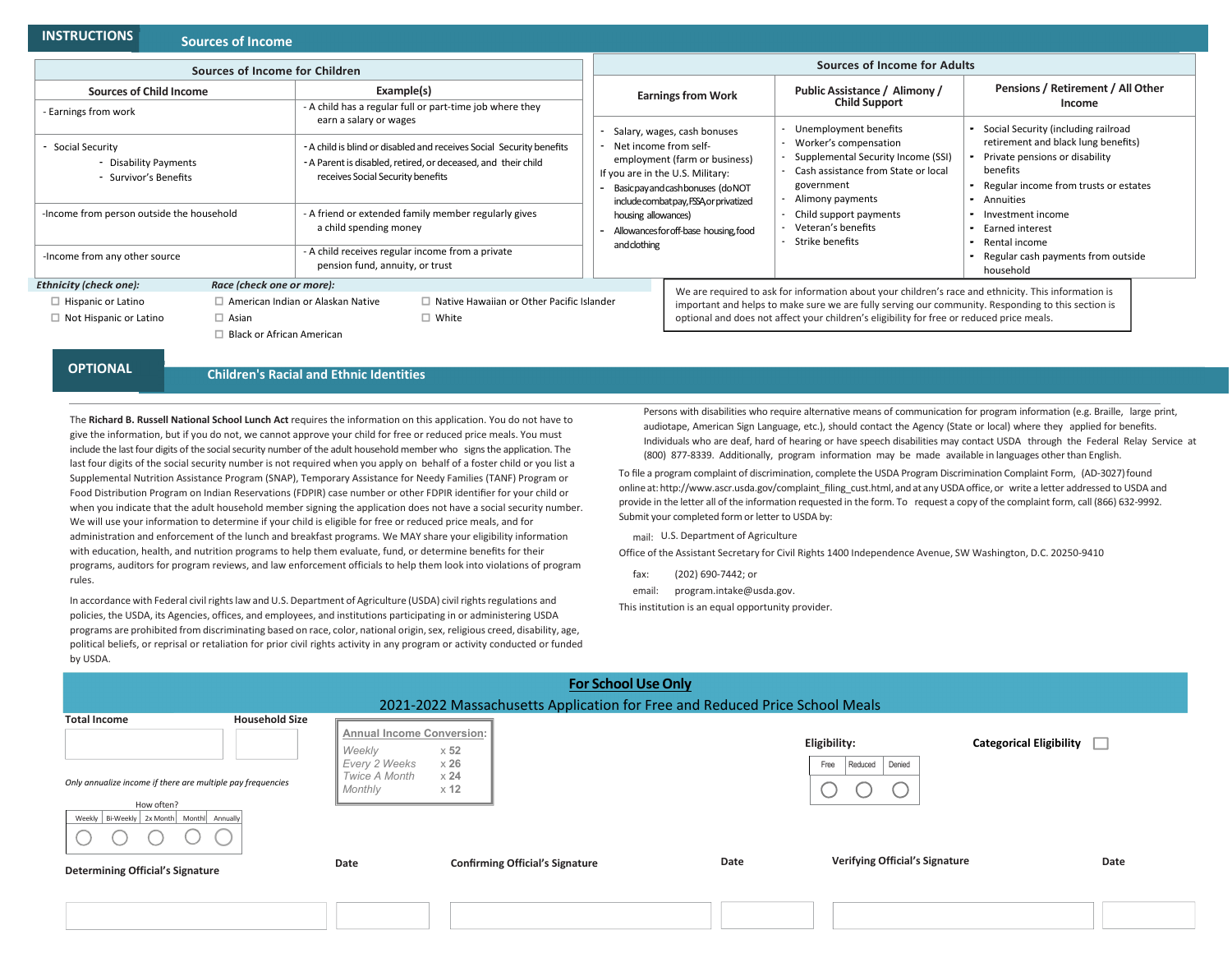# **HOW TO APPLY FOR FREE AND REDUCED PRICE SCHOOL MEALS**

Please use these instructions to help you fill out the application for free or reduced price school meals. You only need to submit one application per household, for <u>more than one child</u> in Blue Hills Regional Technical School. The application must be filled out completely to certify your children for free or reduced price school meals. Please follow these instructions in order! Each step of the instructions is the same as the steps on your application. If at any time you are not sure what to do next, please contact Cindy Fama, cfama@bluehills.org or 781‐828‐5800 ext. 2256.

## PLEASE USE A PEN (NOT A PENCIL) WHEN FILLING OUT THE APPLICATION AND DO YOUR BEST TO PRINT CLEARLY.

# STEP 1: LIST ALL HOUSEHOLD MEMBERS WHO ARE INFANTS, CHILDREN, AND STUDENTS UP TO AND INCLUDING GRADE 12

Tell us how many infants, children, and school students live in your household. They do NOT have to be related to you to be <sup>a</sup> part of your household.

**Who should I list here?** When filling out this section, please include ALL members in your household who are:

- $\bullet$ Children age 18 or under AND are supported with the household's income;
- $\bullet$ In your care under <sup>a</sup> foster arrangement, or qualify as homeless, migrant, or runaway youth;
- 0 Students attending [school/school system here], regardless of age.

| A) List each child's name. Print each child's    | B) Is the child a student at [name   | C) Do you have any foster children? If any children     | D) Are any children homeless, migrant, |
|--------------------------------------------------|--------------------------------------|---------------------------------------------------------|----------------------------------------|
| name. Use one line of the application for each   | of school/school system here]?       | listed are foster children, mark the "Foster Child" box | or runaway? If you believe any child   |
| child. When printing names, write one letter in  | Mark 'Yes' or 'No' under the         | next to the child's name. If you are ONLY applying for  | listed in this section meets this      |
| each box. Stop if you run out of space. If there | column titled "Student" to tell us   | foster children, after finishing STEP 1, go to STEP 4.  | description, mark the "Homeless,       |
| are more children present than lines on the      | which children attend [name of       | Foster children who live with you may count as          | Migrant, Runaway" box next to the      |
| application, attach a second piece of paper with | school/school district here]. If you | members of your household and should be listed on       | child's name and complete all steps of |
| all required information for the additional      | marked 'Yes,' write the grade level  | your application. If you are applying for both foster   | the application.                       |
| children.                                        | of the student in the 'Grade'        | and non-foster children, go to step 3.                  |                                        |
|                                                  | column to the right.                 |                                                         |                                        |

## **STEP 2: DO ANY HOUSEHOLD MEMBERS CURRENTLY PARTICIPATE IN SNAP, TANF, OR FDPIR?**

If anyone in your household (including you) currently participates in one or more of the assistance programs listed below, your children are eligible for free school meals:

- e The Supplemental Nutrition Assistance Program (SNAP) or [insert State SNAP here].
- e Temporary Assistance for Needy Families (TANF) or [insert State TANF here].
- c The Food Distribution Program on Indian Reservations (FDPIR).

| A) If no one in your household participates in any of the above | B) If anyone in your household participates in any of the above listed programs:                                |  |  |  |  |  |
|-----------------------------------------------------------------|-----------------------------------------------------------------------------------------------------------------|--|--|--|--|--|
| listed programs:                                                | Write the Agency ID for SNAP, TANF, or FDPIR. You only need to provide one Agency ID. If you participate in one |  |  |  |  |  |
| Leave STEP 2 blank and go to STEP 3.                            | of these programs and do not know your Agency ID, contact:                                                      |  |  |  |  |  |
|                                                                 | Go to <b>STEP 4</b> .                                                                                           |  |  |  |  |  |

# **STEP 3: REPORT INCOME FOR ALL HOUSEHOLD MEMBERS**

## **How do I report my income?**

- Use the charts titled "Sources of Income for Adults" and "Sources of Income for Children," printed on the back side of the application form to determine if your household has income to report.
- c Report all amounts in GROSS INCOME ONLY. Report all income in whole dollars. Do not include cents.
- o Gross income is the total income received before taxes.
- oMany people think of income as the amount they "take home" and not the total, "gross" amount. Make sure that the income you report on this application has NOT been reduced to pay for taxes, insurance premiums, or any other amounts taken from your pay.
- $\bullet$  Write <sup>a</sup> "0" in any fields where there is no income to report. Any income fields left empty or blank will also be counted as <sup>a</sup> zero. If you write '0' or leave any fields blank, you are certifying (promising) that there is no income to report. If local officials suspect that your household income was reported incorrectly, your application will be investigated.